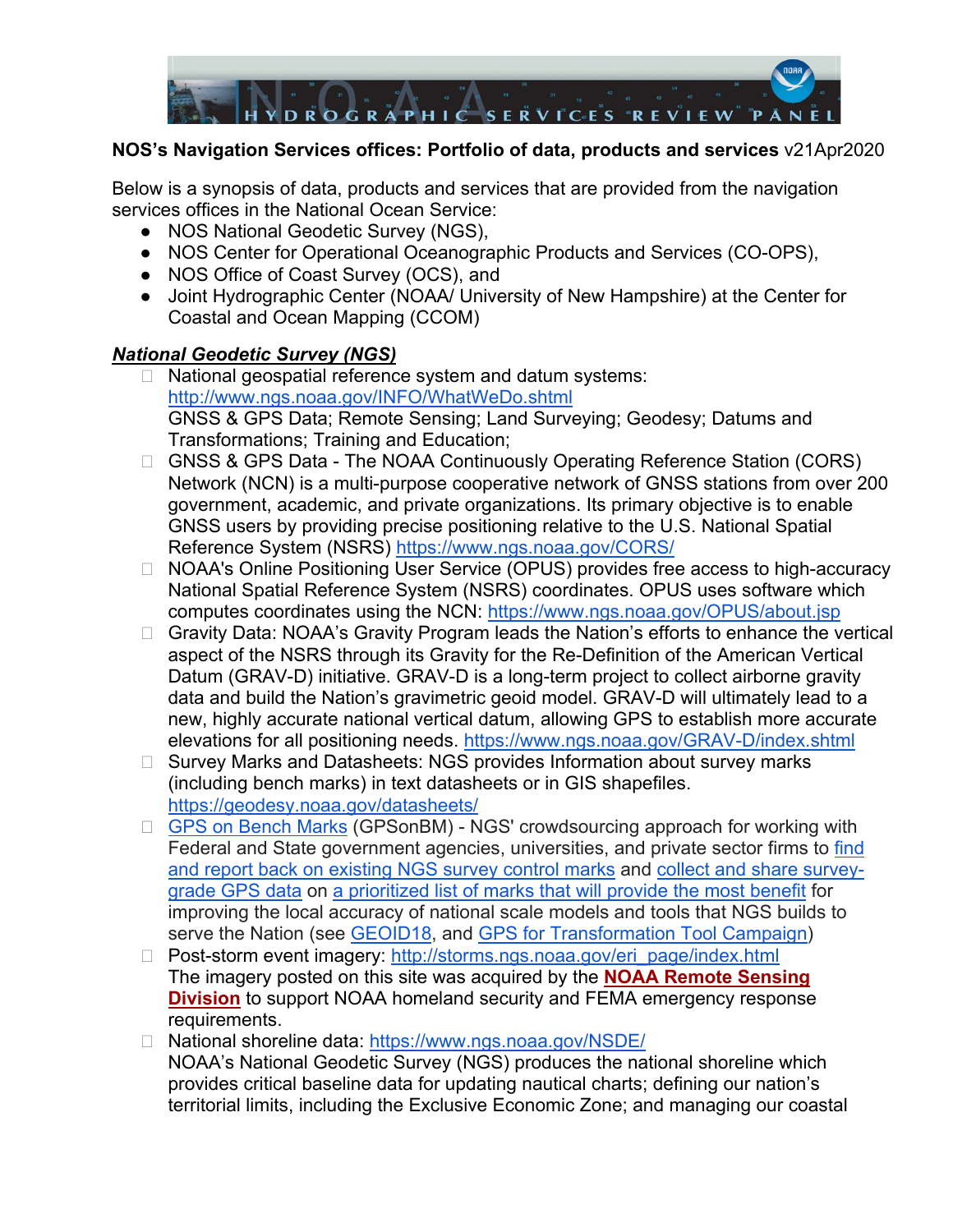resources. The national shoreline contributes to our nation's economy by supporting: maritime trade and transportation, coastal and marine spatial planning, coastal engineering, academic research, and insurance activities, to provide a means for enhancing our global competitiveness and more efficiently managing our resources.

- ⮚ Coastal lidar: <http://coast.noaa.gov/dataregistry/search/collection/info/coastallidar> Looking for NOAA lidar, imagery, or land cover data? [Use the Data Access Viewer](https://coast.noaa.gov/dataviewer)  <https://coast.noaa.gov/dataviewer/#/>
- □ Coastal Imagery Viewer [https://geodesy.noaa.gov/storm\\_archive/coastal/viewer/index.html](https://geodesy.noaa.gov/storm_archive/coastal/viewer/index.html) NOAA Coastal Imagery were acquired at a 37.5 degree look angle using the NOAA King Air platform
- □ Customer Assistance:<https://www.ngs.noaa.gov/INFO/NGSinfo.shtml>

#### *NOS Center for Operational Oceanographic Products and Services (CO-OPS)*

- □ NOAA Tides and Currents website:<https://tidesandcurrents.noaa.gov/>
- □ Water level observations and records: <http://co-ops.nos.noaa.gov/map/>
- □ Tide Predictions: [https://tidesandcurrents.noaa.gov/tide\\_predictions.html](https://tidesandcurrents.noaa.gov/tide_predictions.html)
- □ Tidal Current Predictions: <https://tidesandcurrents.noaa.gov/noaacurrents/Regions>
- ⮚ Tidal Datums:<https://tidesandcurrents.noaa.gov/stations.html?type=Datums>
- ⮚ Benchmark Sheets: <https://tidesandcurrents.noaa.gov/stations.html?type=Bench+Mark+Data+Sheets>
- □ Sea level trends: <http://co-ops.nos.noaa.gov/sltrends/sltrends.html>
- ⮚ Coastal water level extremes analysis: <http://co-ops.nos.noaa.gov/est/>
- ⮚ Coastal Inundation Dashboard Tool:<https://www.co-ops.nos.noaa.gov/inundation/>
- □ Seasonal High tide flooding outlook: [https://oceanservice.noaa.gov/news/high-tide](https://oceanservice.noaa.gov/news/high-tide-bulletin/spring-2020/)[bulletin/spring-2020/](https://oceanservice.noaa.gov/news/high-tide-bulletin/spring-2020/)
- □ State of High Tide Flooding and Annual Outlook: [https://tidesandcurrents.noaa.gov/HighTideFlooding\\_AnnualOutlook.html](https://tidesandcurrents.noaa.gov/HighTideFlooding_AnnualOutlook.html)
- □ Operational Forecast Systems: [https://tidesandcurrents.noaa.gov/forecast\\_info.html](https://tidesandcurrents.noaa.gov/forecast_info.html) \*
- ⮚ NOAA PORTS**®** (Physical Oceanographic Real-time system) <https://tidesandcurrents.noaa.gov/ports.html>
- □ Harmful Algal Bloom Forecast Guidance: [https://tidesandcurrents.noaa.gov/hab\\_info.html](https://tidesandcurrents.noaa.gov/hab_info.html)
- □ CO-OPS Publications page <https://tidesandcurrents.noaa.gov/pub.html>
- ⮚ Customer Assistance:<https://www.co-ops.nos.noaa.gov/contact.html>
- □ Web Services: https://tidesandcurrents.noaa.gov/web services info.html

### *\* Joint products from OCS and CO-OPS*

□ Operational Forecast Systems (OFS):<https://tidesandcurrents.noaa.gov/models.html> and <https://oceanservice.noaa.gov/facts/ofs.html>

### *NOS Office of Coast Survey (OCS)*

- □ Electronic nautical charts: https://nauticalcharts.noaa.gov/
- □ NOAA Custom Chart Prototype:<https://devgis.charttools.noaa.gov/pod/>
- □ Seafloor bathymetry from hydrographic surveys: <http://maps.ngdc.noaa.gov/viewers/bathymetry/>